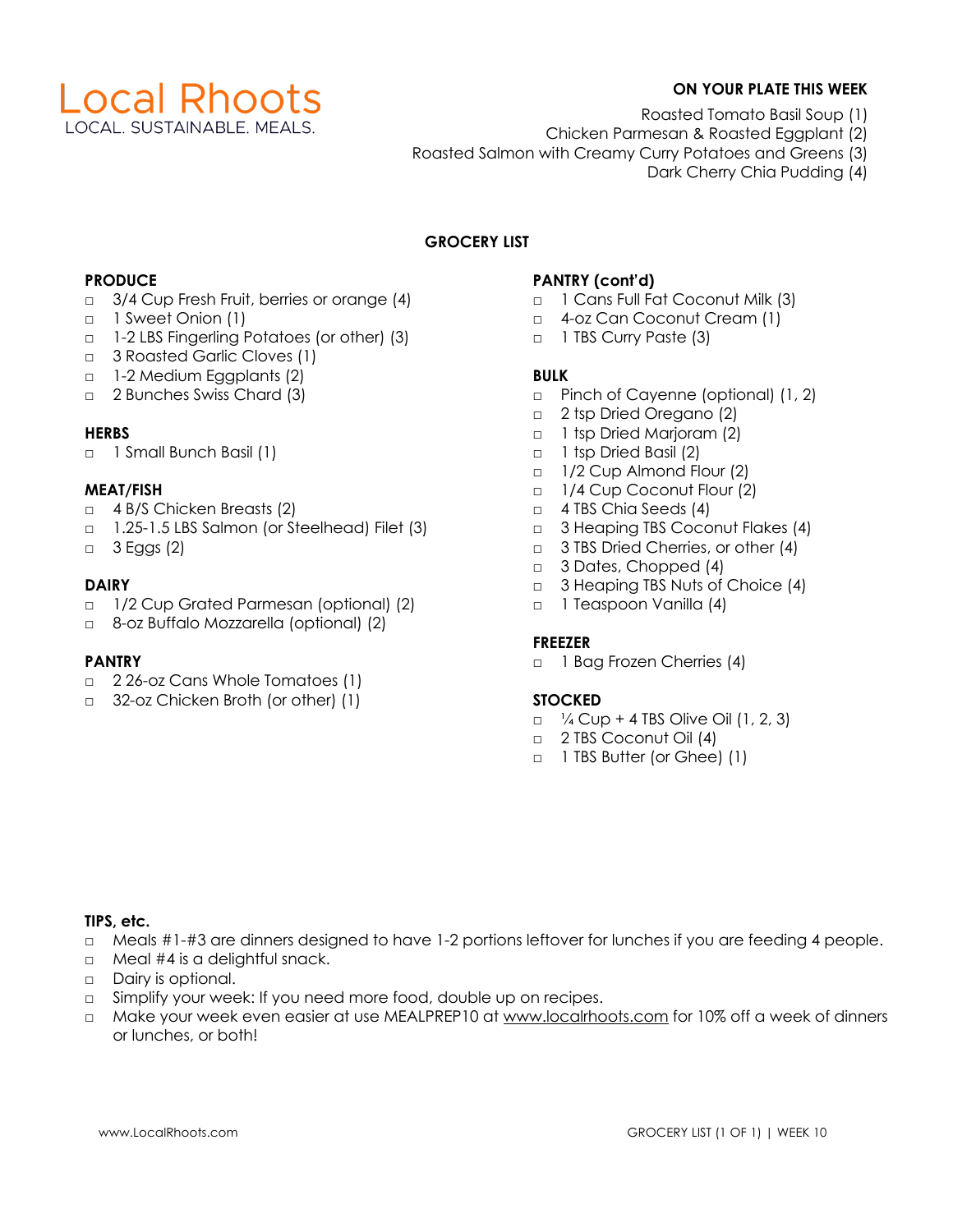

#### **INGREDIENT LIST**

# **Roasted Tomato Basil Soup (1)**

- □ 2 26-oz Cans Whole Tomatoes
- □ 1 Sweet Onion
- □ 3 Roasted Garlic Cloves
- □ 32-oz Chicken Broth (
- □ 1 Small Bunch Basil
- □ 1/4 Cup Whole Fat Milk (cow or coconut)
- □ 1 TBS Olive Oil
- □ 1 TBS Butter (or Ghee)
- □ Pinch of Cayenne (optional)
- □ Salt & Pepper to Taste

#### **Chicken Parmesan & Roasted Eggplant (2)**

- □ 4 Boneless Skinless Chicken Breasts
- □ 3 Eggs
- □ 1/2 Cup Almond Flour
- □ 1/4 Cup Coconut Flour
- □ 2 tsp Dried Oregano
- □ 1 tsp Dried Marjoram
- □ 1 tsp Dried Basil
- □ Pinch of Cayenne
- □ 1/2 Cup Grated Parmesan (optional)
- □ 8-oz Buffalo Mozzarella (optional)
- □ 1-2 Medium Eggplants
- □ 1/4 Cup Olive Oil

## **Roasted Salmon w/ Creamy Curry Potatoes and Greens (3)**

- □ 1.25-1.5 LBS Salmon (or Steelhead) Filet
- □ 1-2 LBS Fingerling Potatoes (or other)
- □ 2 Bunches of Swiss Chard (or other)
- □ 1 Can Full Fat Coconut Milk
- □ 1 TBS Curry Paste
- □ 3 TBS Olive Oil

## **Dark Cherry Chia Pudding (4)**

- □ 1 Bag Frozen Cherries
- □ 1 Can Canned Full Fat Coconut Milk
- □ 1 tsp Vanilla
- □ Pinch of sea salt
- □ 3 Dates, Chopped
- □ 1 TBS Coconut Oil
- □ 4 TBS Chia Seeds
- □ 3/4 Cup Fresh Fruit Topping
- □ 3 Heaping TBS Coconut Flakes
- □ 3 TBS Dried Cherries (or other)
- □ 3 Heaping Tablespoon of Nuts of Choice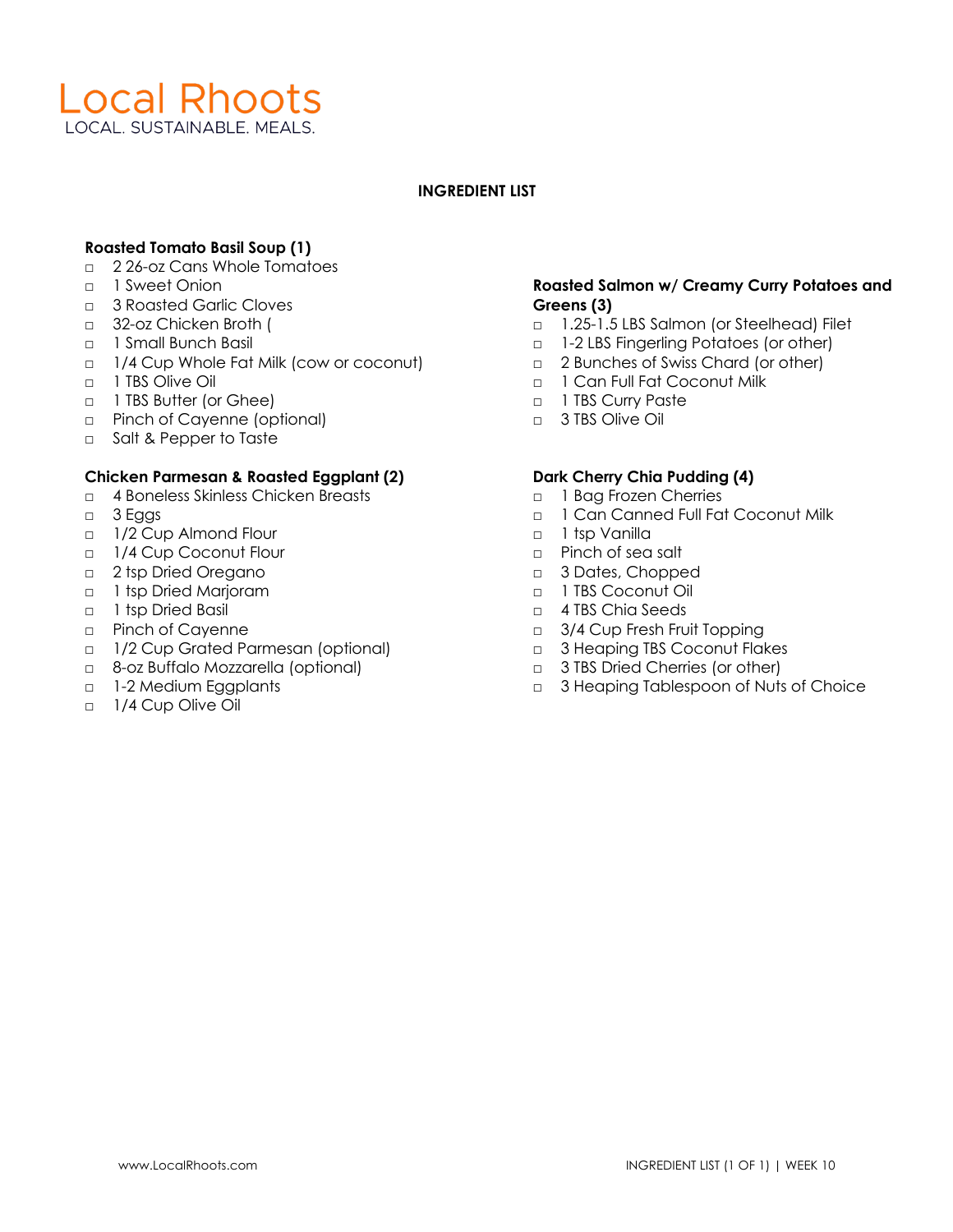# **Local Rhoots** LOCAL, SUSTAINABLE, MEALS.

#### **PREP DAY**

# **TOOLS**

- □ Large Soup Pot with Lid (1)
- □ 1 Large Container with Lid (1)
- □ Hand Blender (or similar) (1)
- □ 1 1-Gallon Ziploc (2)

# **CHOP**

- □ Rough chop 1 sweet onion and peel 3 garlic cloves. (1)
- □ Slice chicken breast in half lengthwise so you have two thin breasts. Place in a 1-gallon Ziploc bag, remove all air, seal and refrigerate. (2)
- $\Box$  If potatoes are bigger than 2 bites, cut them up. (3)

# **MIX**

□ In a mason jar (or container with lid), combine 1/2 Cup Almond Flour. 1/4 Cup Coconut Flour, 2 tsp Dried Oregano, 1 tsp Dried Marjoram, 1 tsp Dried Basil, Pinch of Cayenne, 1 TBS Salt plus 1/2 TBS Pepper. Seal and store in a dry place. (2)

# **STOVETOP**

- □ In a large soup pot, heat 1 TBS olive oil plus 1 TBS butter on medium-high heat, add rough chopped onion and sauté until translucent; about 8 minutes. To the onions, add 3 garlic cloves, a pinch of cayenne plus salt and pepper to taste. Sauce 3 minutes. Pour in 2 26-ounce cans of whole tomatoes and 32-oz chicken broth, bring to a boil then reduce to a simmer, cover and cook 20 minutes. (1)
- □ Remove the soup from the heat, add 4-oz can coconut cream plus 1/2 bunch of basil then blend smooth using a hand blender. Taste soup and add more salt or pepper as needed, transfer to a large container with lid, seal and refrigerate. (1)
- □ In a large pot, heat 2 TBS of olive oil over medium-high heat, then add the potatoes and sauté 5-8 minutes. (3)
- □ In a small sauce pan, heat 1 TBS of curry paste over medium heat for 2-3 minutes then add 1 can full fat coconut milk, bring to a boil then pour over the potatoes. (3)
- □ Bring curried potatoes to a boil, reduce to a low simmer and cook 15-20 minutes (until fork tender), transfer to container with lid, seal and refrigerate. (3)
- □ In a small sauté pan, heat coconut oil with the dates until the oil is completely melted and hot. Remove and set aside. (4)

# **PROCESS**

- □ In a food processor, combine coconut milk, frozen cherries, vanilla, salt and dates with coconut oil. Blend until mostly smooth. (4)
- □ Pour into a bowl and add the Chia seeds. Whisk well every 5 minutes for 20-30 minutes until it reaches a pudding-like consistency. (4)

# **ASSEMBLE**

□ Split the pudding evenly among the three mason jars. Add your fresh fruit on top of the pudding, then add the almonds, coconut flakes and dried cherries. Seal and refrigerate. (4)

www.LocalRhoots.com **PREP DAY (1 OF 1) | WEEK 10** 

- □ 5 16-ounce Mason Jar (or similar) (2,4)
- □ 1 Medium Container with Lid (3)
- □ Food Processor or Blender (7)